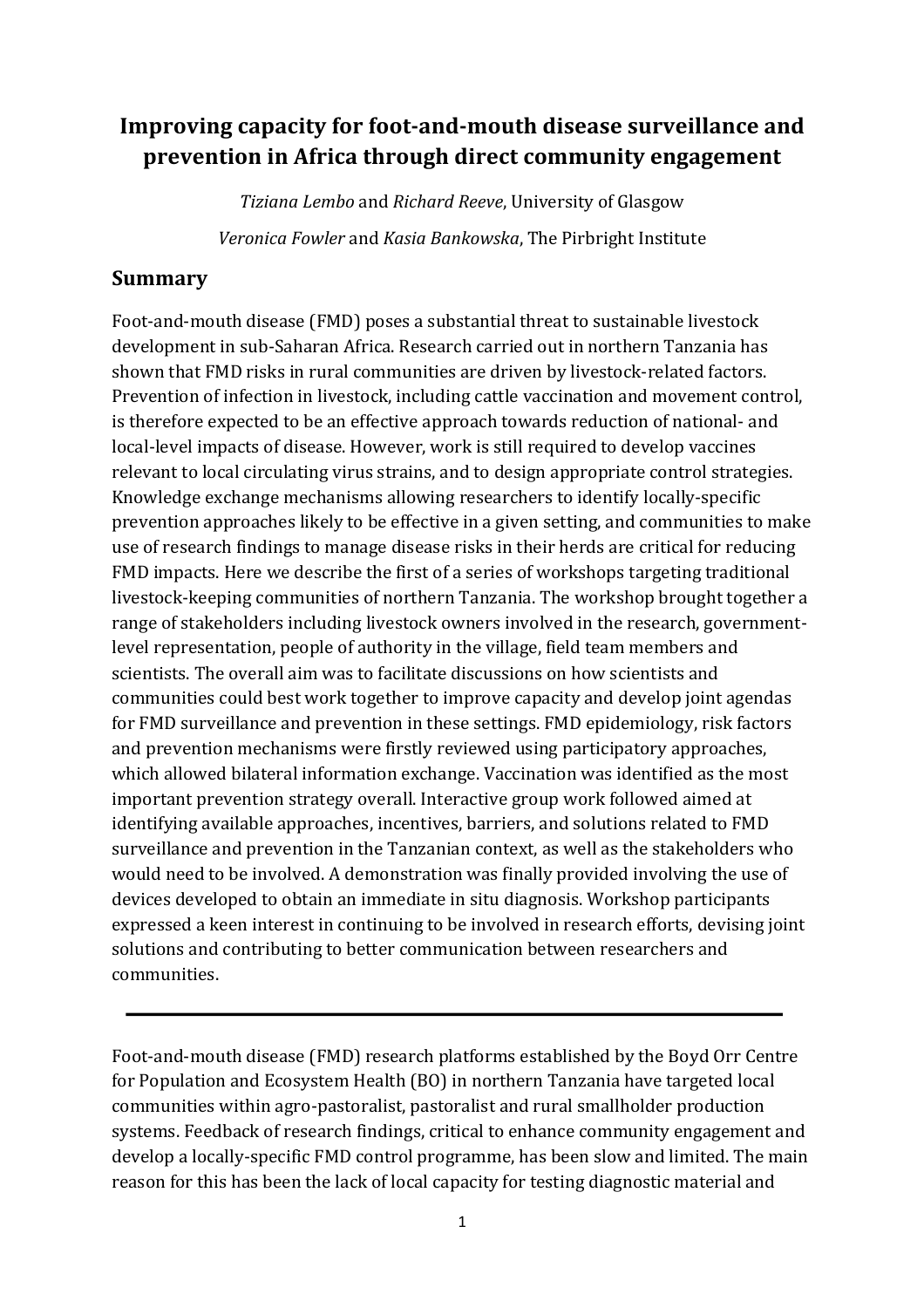therefore the considerable time required to obtain and analyse diagnostic results through the World Reference Laboratory in the UK (The Pirbright Institute). As a result many disease events have gone unreported or unconfirmed. In addition, limited information provided to livestock owners on available strategies to prevent the introduction and spread of FMD into individual herds has resulted in multiple outbreaks with considerable household-level impacts.

In order to address these gaps, communitybased workshops have been designed and planned in areas involved in FMD research activities in north-western Tanzania, including agro-pastoralist, pastoralist and rural smallholder systems. Here we report on the first of these workshops targeting agropastoralist communities of Serengeti District that have been monitored for FMD infection since 2011 (Fig. 1). The workshop was held on the  $21$ <sup>st</sup> –  $22$ <sup>nd</sup> of April 2015 in Mugumu (Fig. 1), where BO research platforms are located. The workshop brought together a range of stakeholders (56 participants) including





livestock owners involved in the research, government-level representation (district veterinary and livestock field officers), people of authority in the village (village leaders), field team members and scientists.

Specific objectives of the workshop were:

**Objective 1)** To review the epidemiology of and risk factors for FMD in the area based on local knowledge and the results of the research conducted so far;

**Objective 2)** To review available prevention mechanisms and the role that individual owners and the community more widely can play in FMD reporting and prevention;

**Objective 3)** To put the knowledge gathered through Objectives 1) and 2) into practice in order to develop a locally-specific FMD reporting and prevention plan considering:

- a. What approaches are already available to the community;
- b. What the incentives for FMD reporting / prevention are from the perspective of livestock owners in these communities;
- c. What the current barriers to better FMD reporting / prevention are;
- d. What options are available to address these barriers; and
- e. The stakeholders who would need to be involved and could help implement the devised plan.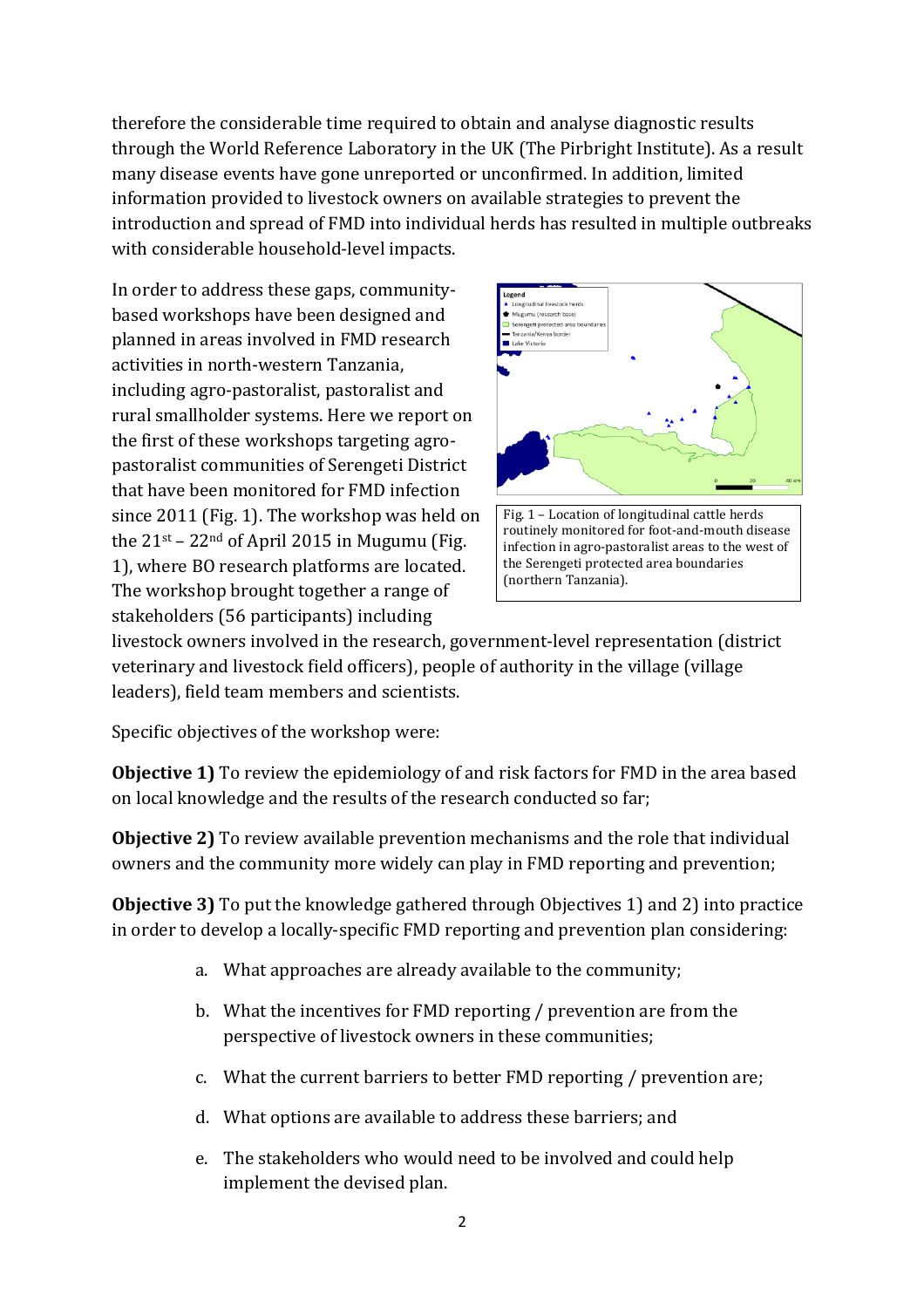**Objective 4)** To discuss options which could be used to strengthen FMD surveillance capacity in remote locations and could improve community motivation to report outbreaks. 

To address **Objectives 1)** and 2) a range of participatory tools were designed, developed and used, recognising that local people have very rich knowledge about infectious disease problems affecting the health of their livestock. Workshop participants could therefore draw upon their knowledge while at the same time receiving feedback on research findings by the scientific team in order to advance their understanding of risk factors for FMD and strategies to prevent this disease in the area.

# **Objective 1)** To review the epidemiology of and risk factors for FMD in the area **based on local knowledge and the results of the research conducted so far**

Participants were split into three groups and provided with a background scenario illustrating an FMD infected cow (Fig. 2). They had also access to a selection of cards showing factors involved and not involved in FMD infection (Fig. 3). Within each group participants were asked to select the cards they felt accounted for FMD



Fig. 3 - Examples of illustrations showing factors involved or not involved in foot-andmouth disease transmission.

infection in their herds / communities and then to rank their importance using "tokens". A total of 4 tokens were given to each person,

Fig.  $2$  – Illustration showing a cow with clinical signs consistent with foot-and-mouth disease.

who was then asked to place them on the cards which they considered described the factors most likely to result in FMD infection. Therefore, the greater the number of tokens on a given card, the more important the risk factor was ranked (Fig. 4). Each group was then asked to report their results (Table 1) to the rest of the participants. Discussions were subsequently held to provide clarifications as to the factors (i.e. livestock-related as opposed to wildlife-related), which research in the area has identified as most important in driving FMD infection in

livestock.

Fig.  $4$  – Cards illustrating potential factors associated with foot-and-mouth disease as selected by workshop participants. The number of tokens on each card relates to the relative importance of each factor as determined by the participants. 

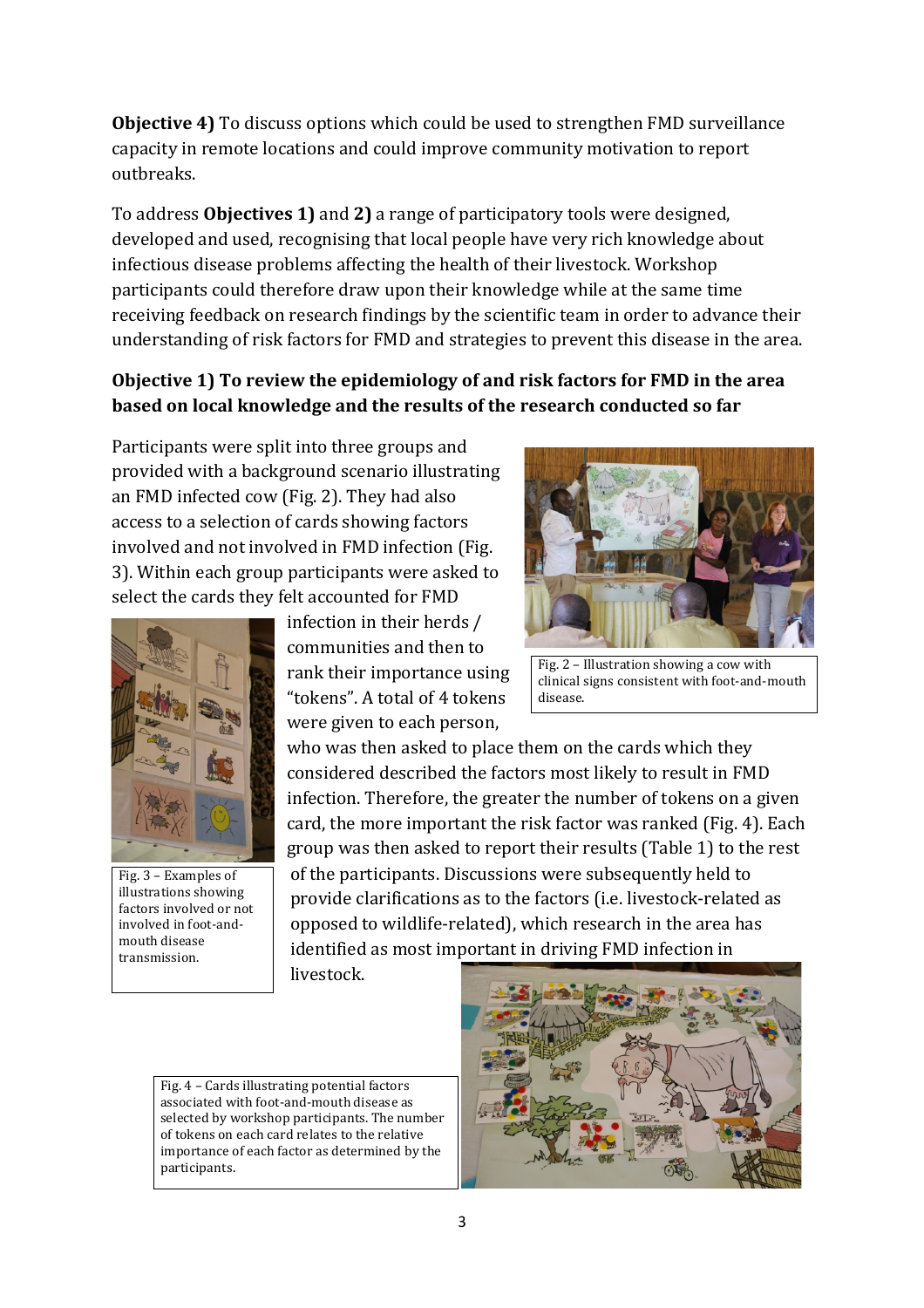**Table 1. Choice of factors related or not related to foot-and-mouth disease infection** provided to workshop participants, and groups' selection. Numbers **represent order of importance as determined by each group: the lower the number, the more important the risk factor as ranked by the group. Factors with** the same number were ranked as equally important across groups. Purple cells = selected cards. Blank cells = cards which were not selected. RFNR = Risk factor **identified by the group but not ranked.** 

| Choice of risk factors provided to<br>participants | Important in<br><b>FMD</b><br>transmission | <b>Factors identified by</b><br>each group |                |                |
|----------------------------------------------------|--------------------------------------------|--------------------------------------------|----------------|----------------|
|                                                    |                                            | Group                                      | Group          | Group          |
|                                                    |                                            | $\mathbf{1}$                               | 2              | 3              |
| Sharing of feed                                    | Y                                          | $1=$                                       | $5=$           | $\overline{7}$ |
| Sharing of communal watering hole                  | Y                                          | $1 =$                                      | $8=$           | $\mathbf{1}$   |
| Buying FMD infected animal                         | Y                                          | 3                                          | $\mathbf{1}$   | $\overline{2}$ |
| Wind                                               | Y                                          | $4=$                                       | $3=$           | <b>RFNR</b>    |
| Interactions with wildlife                         | Y                                          | $4=$                                       | $5=$           | $\overline{4}$ |
| Going to markets                                   | Y                                          | $4=$                                       | $3=$           | 3              |
| Sharing of communal dip                            | Y                                          | $7 =$                                      | $\overline{2}$ | $7 =$          |
| Sharing of farm equipment                          | Y                                          | $7 =$                                      |                | <b>RFNR</b>    |
| Putting animals in dirty bomas                     | Y                                          | $7 =$                                      | 11             | <b>RFNR</b>    |
| Sharing the village bull                           | Y                                          | $11=$                                      | $5=$           |                |
| Calves suckling milk                               | Y                                          | $11=$                                      | $8=$           | <b>RFNR</b>    |
| People                                             | Y                                          | <b>RFNR</b>                                |                | $5=$           |
| Indigenous people                                  | Y                                          |                                            |                |                |
| Milk collection/delivery                           | Y                                          |                                            |                |                |
| Vehicles/bikes                                     | Y                                          |                                            |                |                |
| Dead animals                                       | N                                          | $7 =$                                      | <b>RFNR</b>    |                |
| Sun                                                | N                                          |                                            |                | $5=$           |
| Rain                                               | N                                          |                                            |                | <b>RFNR</b>    |
| <b>Birds</b>                                       | N                                          |                                            |                | $7 =$          |
| <b>Ticks</b>                                       | N                                          |                                            | $8=$           | <b>RFNR</b>    |

# **Objective 2)** To review available prevention mechanisms and the role that individual owners and the community more widely can play in FMD reporting and **prevention**

A similar approach as described above was used to address this objective. Participants were provided with a background scenario illustrating a healthy cow (Fig. 5). A



selection of visual illustrations of factors involved in the prevention of FMD infection as well as scenarios which would not help prevent disease was also available. Within each of the three groups mentioned above

and-mouth disease infection. Fig. 5 - Illustration showing a healthy cow and potential mechanisms to prevent foot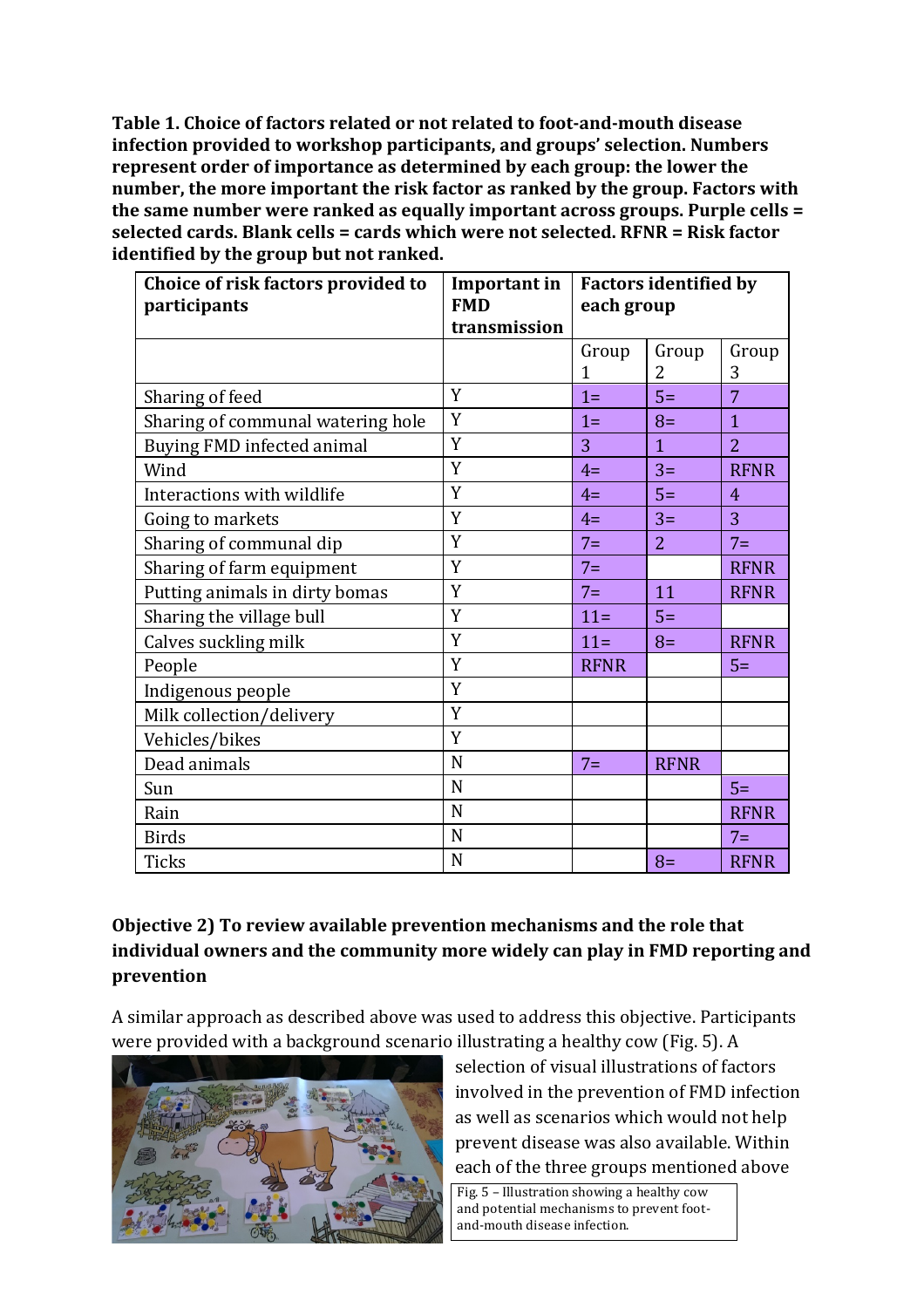participants were asked to select the cards illustrating most important preventive measures and to rank their significance using tokens (approximately 4 per person). Results were reported by each group (Table 2) and discussed in the context of mechanisms that the communities themselves may be able to implement given the current lack of vaccines relevant to local circulating strains. Vaccination was identified as the most important prevention strategy overall.

Table 2. Choice of foot-and-mouth disease prevention measures provided to workshop participants, and groups' selection. Numbers represent order of **importance as determined by each group: the lower the number, the more important the prevention measure as ranked by the group. Purple cells = selected** cards. Blank cells = cards which were not selected.

| Choice of prevention measures provided to<br>participants | Important<br>in FMD<br>prevention | <b>Prevention</b><br>measures identified<br>by each group |                |                |
|-----------------------------------------------------------|-----------------------------------|-----------------------------------------------------------|----------------|----------------|
|                                                           |                                   | Group                                                     | Group          | Group          |
|                                                           |                                   | 1                                                         | 2              | 3              |
| Vaccination                                               | Y                                 | $1 =$                                                     | $1 =$          | $2=$           |
| Do not buy sick animals when at the market                | Y                                 | $1=$                                                      | $1=$           | $5=$           |
| Separation of sick and healthy animals                    | Y                                 | $4=$                                                      | $7 =$          | $5=$           |
| No sharing of hay/food between sick and                   | Y                                 |                                                           |                |                |
| healthy animals                                           |                                   | $6=$                                                      | 5              | $5=$           |
| No transfer of communal sick bull to farms with           | Y                                 |                                                           |                |                |
| health animals                                            |                                   | $6=$                                                      | $1=$           | $2=$           |
| Do not take sick animals to market                        | Y                                 | $6=$                                                      | $\overline{4}$ | $\overline{1}$ |
| Separation of animals from wildlife                       | Y                                 | $11 =$                                                    | 6              | $2=$           |
| Do not take sick animals to communal areas                | Y                                 |                                                           |                |                |
| (water/grazing/dips)                                      |                                   | 10                                                        | 9              | 8              |
| No sharing of equipment                                   | Y                                 | $6=$                                                      |                |                |
| Clean barns/pens etc. which have held sick                | Y                                 |                                                           |                |                |
| animals                                                   |                                   | 14                                                        | 10             |                |
| Control entry of people onto farms                        | Y                                 |                                                           |                |                |
| Singing to your animals                                   | N                                 |                                                           |                |                |
| Washing cows with soapy water                             | N                                 |                                                           | $7 =$          |                |
| Put facemasks onto cattle                                 | N                                 |                                                           |                |                |
| Put wellington boots onto sore feet                       | N                                 |                                                           |                |                |
| Extra cards drawn by workshop participants                |                                   |                                                           |                |                |
| Quarantine infected areas                                 |                                   | 3                                                         |                |                |
| Designate areas for grazing                               |                                   | $4=$                                                      |                |                |
| Reduce herd size                                          |                                   | $11 =$                                                    |                |                |
| Politicians should not interfere                          |                                   | $11 =$                                                    |                |                |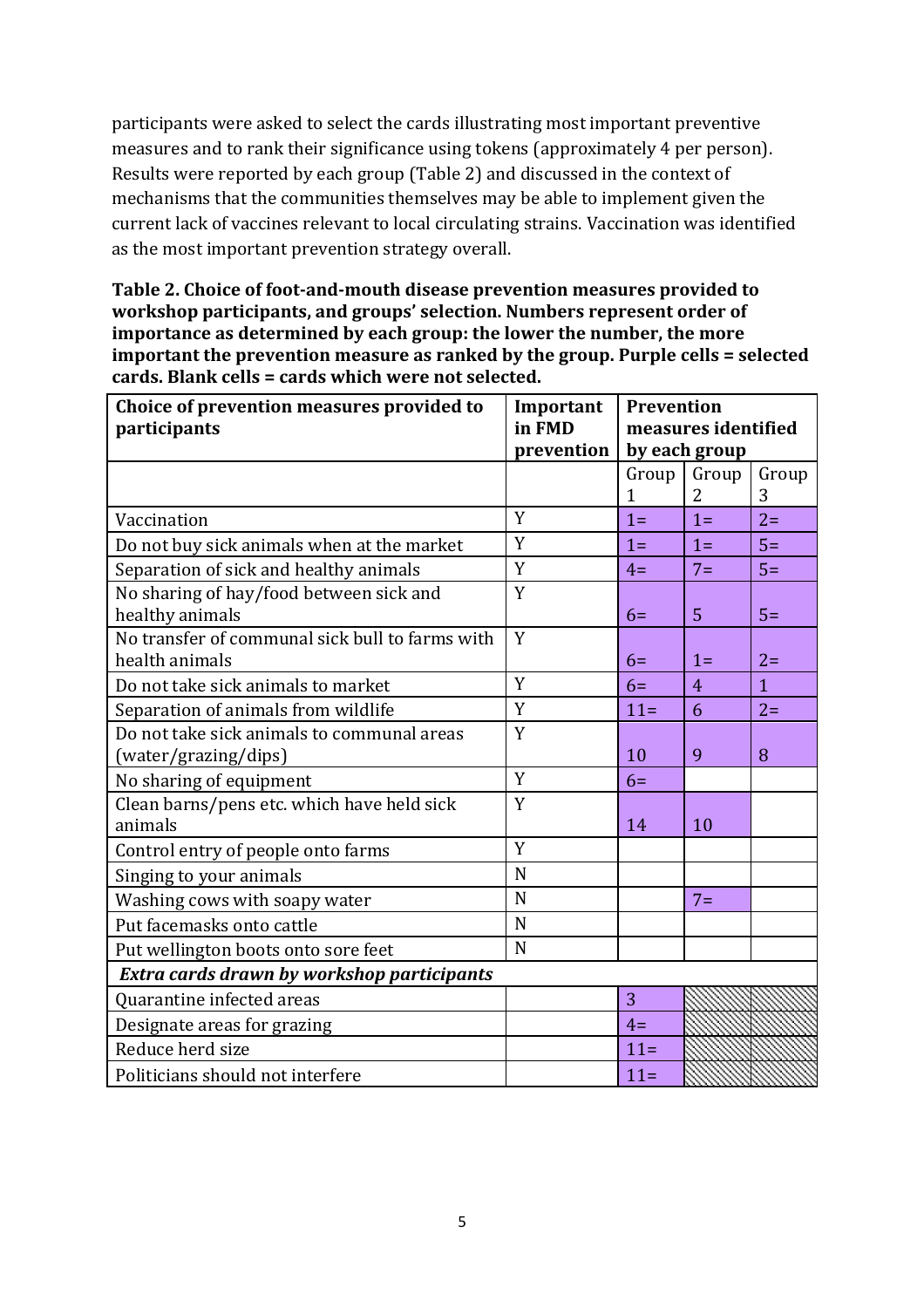In the context of strategies for FMD prevention, separate discussions were held regarding vaccination as an approach which could be used to prevent FMD in rural Tanzanian communities. Participants were made aware of the complexities related to

the epidemiology of the disease in northern Tanzania, with four serotypes known to be circulating,  $O$ ,  $A$ ,  $SAT 1$  and  $SAT 2$ . These complexities were compared to other parts of the world, for example Latin America where only two serotypes are present or Europe where the disease is not present with the exception of rare outbreaks generally caused by one single serotype at any given time. To illustrate this point cards were produced whereby the different virus types were represented by given colours (Fig. 6). Syringes of the same colour as most of the viruses were also available to illustrate the concept that vaccination would only be effective if vaccines are available /



Fig. 6 - Vaccination and vaccine matching discussions.

produced which match circulating viruses (e.g. red virus – red syringe). In the pool of circulating viruses some colours were present for which there was no matching vaccine to explain the current situation in Tanzania. Great emphasis was placed on the important role played by communities (livestock owners / veterinary officers / people of authority in the village) in reporting outbreaks in order to generate samples for virus typing and vaccine selection / production purposes.

# **Objective 3)** To put the knowledge gathered through Objectives 1) and 2) into **practice in order to develop a locally-specific FMD reporting and prevention plan**

Workshop participants were divided into six groups. Each group was asked to discuss prevention and reporting strategies in their community, including:

- a. What approaches are already available to the community;
- b. What the incentives for FMD reporting  $/$  prevention are from the perspective of livestock owners in these communities;
- c. What the current barriers to better FMD reporting / prevention are;
- d. What options are available to address these barriers; and
- e. The stakeholders who would need to be involved and could help implement the devised plan.

The group work process was conducted using Ketso kits (www.ketso.com) for each of the six groups (Fig. 7), allowing the teams to progressively move from task a. to d.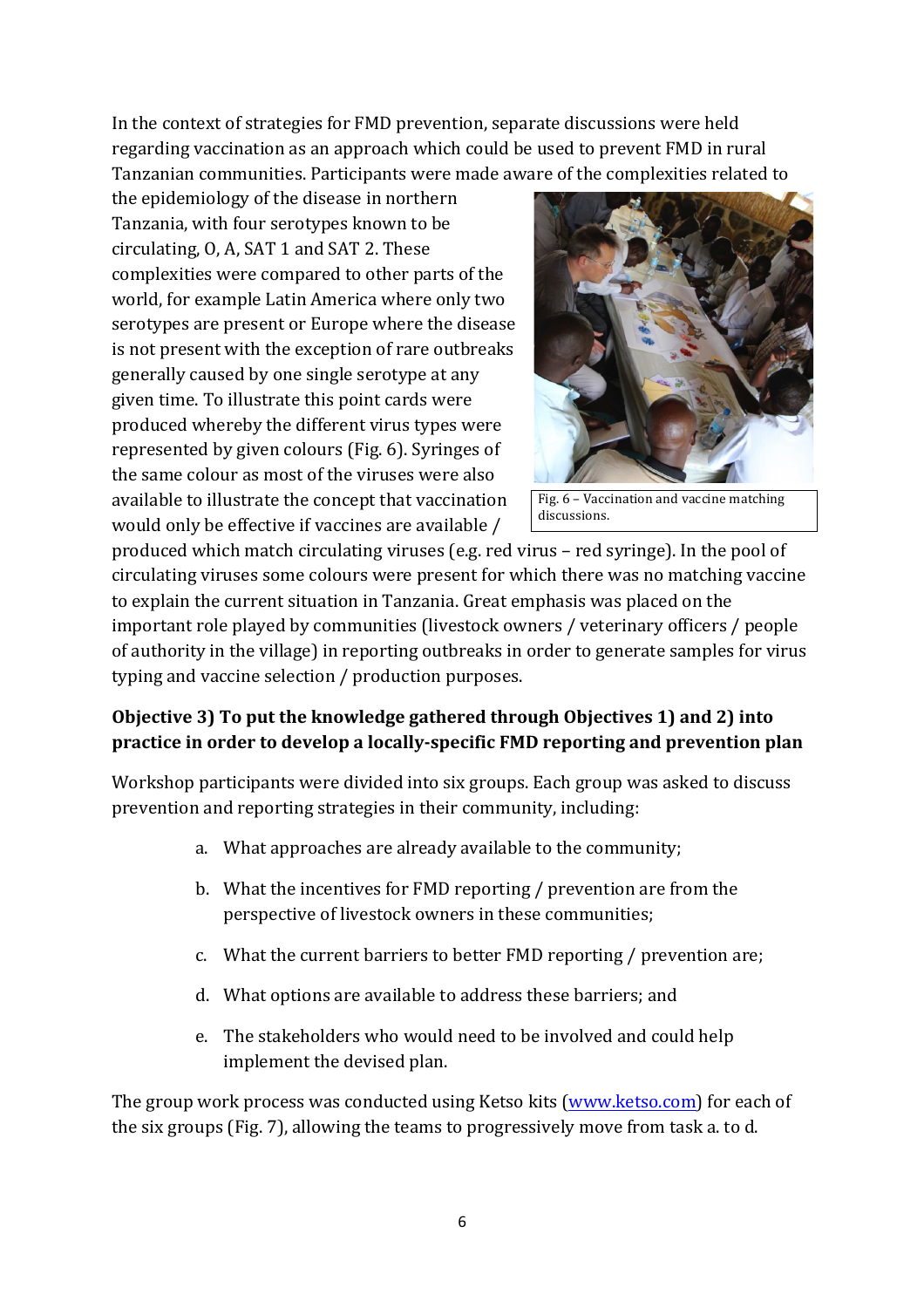

Fig.  $7$  – Workshop participants discussing foot-and-mouth disease prevention and reporting approaches that may be suitable for their community.

Each group was then requested to report the outcomes of their discussion back to the overall group. Common themes were identified for each of the objectives (a. to d.) detailed below and potential stakeholders (e.) who would need to be involved in the solutions were discussed by the group as a whole.

#### *FMD PREVENTION*

#### Approaches which are already available to the community:

- 1. Avoid sharing of feed;
- 2. Clean /do not share equipment;
- 3. Do not buy sick animals / separate sick and healthy animals, including during grazing;
- 4. Do not share feeding equipment;
- 5. Do not move sick animals:
- 6. Separation of grazing areas;
- 7. Vaccination;
- 8. Do not share bulls during outbreaks;
- 9. Use designated areas for watering in given grazing areas;
- 10. Do not buy cattle from outbreak areas;
- 11. Avoid livestock grazing in areas where an outbreak has been reported;
- 12. Restrict animal movements from and into outbreak areas;
- 13. Establish foot baths (containing citric acid) at entry / exit points where animals are housed:
- 14. Make vaccines available before outbreaks:
- 15. Avoid mixing herds with those of neighbours during outbreaks;
- 16. Develop plans for FMD control;
- 17. Develop policy for good land use;
- 18. Education of livestock owners.

#### **Incentives for FMD prevention:**

- 1. To reduce spread and incidence;
- 2. To reduce mortality, losses and disease burden more generally;
- 3. To improve animal health;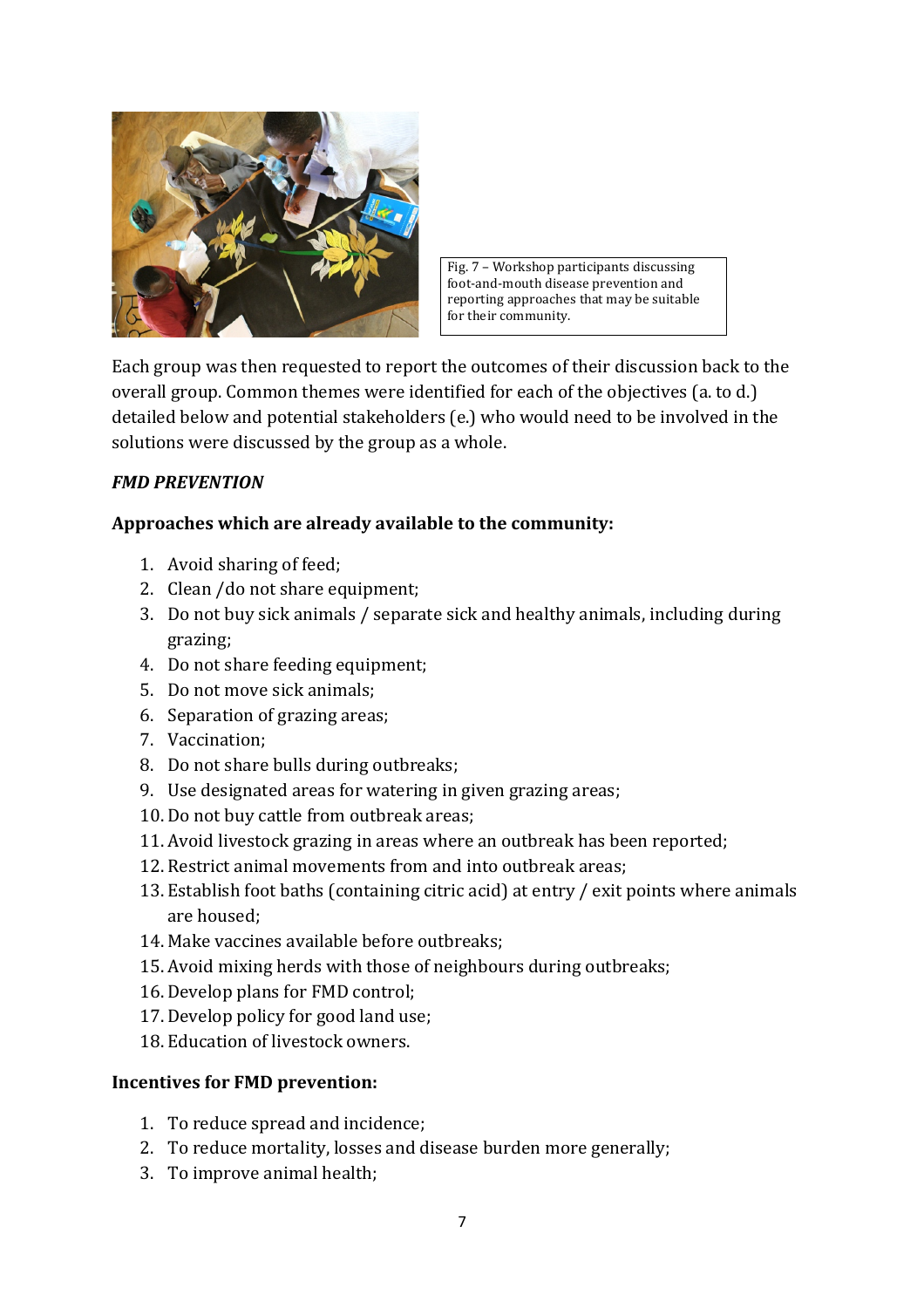- 4. To avoid a disease which threatens livestock production;
- 5. To increase local- and national-level income;
- 6. Improved productivity of livestock / better products (milk, meat);
- 7. To prevent other infections;
- 8. To secure national and international market opportunities;
- 9. To ensure the health of draught animals;
- 10. It has a social implications (e.g. sick animals cannot be used for marriage);
- 11. No need to close livestock markets:
- 12. To avoid treatment costs;
- 13. To increase the value of animals (sales, market opportunities).

#### **Barriers to better FMD prevention:**

- 1. Herd size:
- 2. Lack of knowledge / awareness about the disease;
- 3. Lack of vaccines suitable for these given settings;
- 4. Lack of financial resources to procure vaccines;
- 5. Several viral strains:
- 6. Political interference:
- 7. Lack of political will;
- 8. Sharing of watering;
- 9. Rampant livestock movements;
- 10. Lack of awareness amongst livestock owners as to how to recognise signs of disease;
- 11. Sharing of dip tanks;
- 12. Insufficient land for grazing;
- 13. Lack of diagnostic facilities.

### **Options available to address these barriers and stakeholders who should be involved:**

- 1. Employ and train more veterinary professionals and paravets. *Stakeholders*: local and central government, non-governmental organisations, and private sector:
- 2. Better engagement with researchers, and training. *Stakeholders*: international and national researchers (to be responsive to the community needs), communities (to be cooperative with respect to the agenda of the researchers), government (training and translation of research into action/policy to improve prevention), and private sponsors (training and funding);
- 3. Resources for better engagement with researchers and generating outputs. *Stakeholders*: government;
- 4. Proper land use and management plans.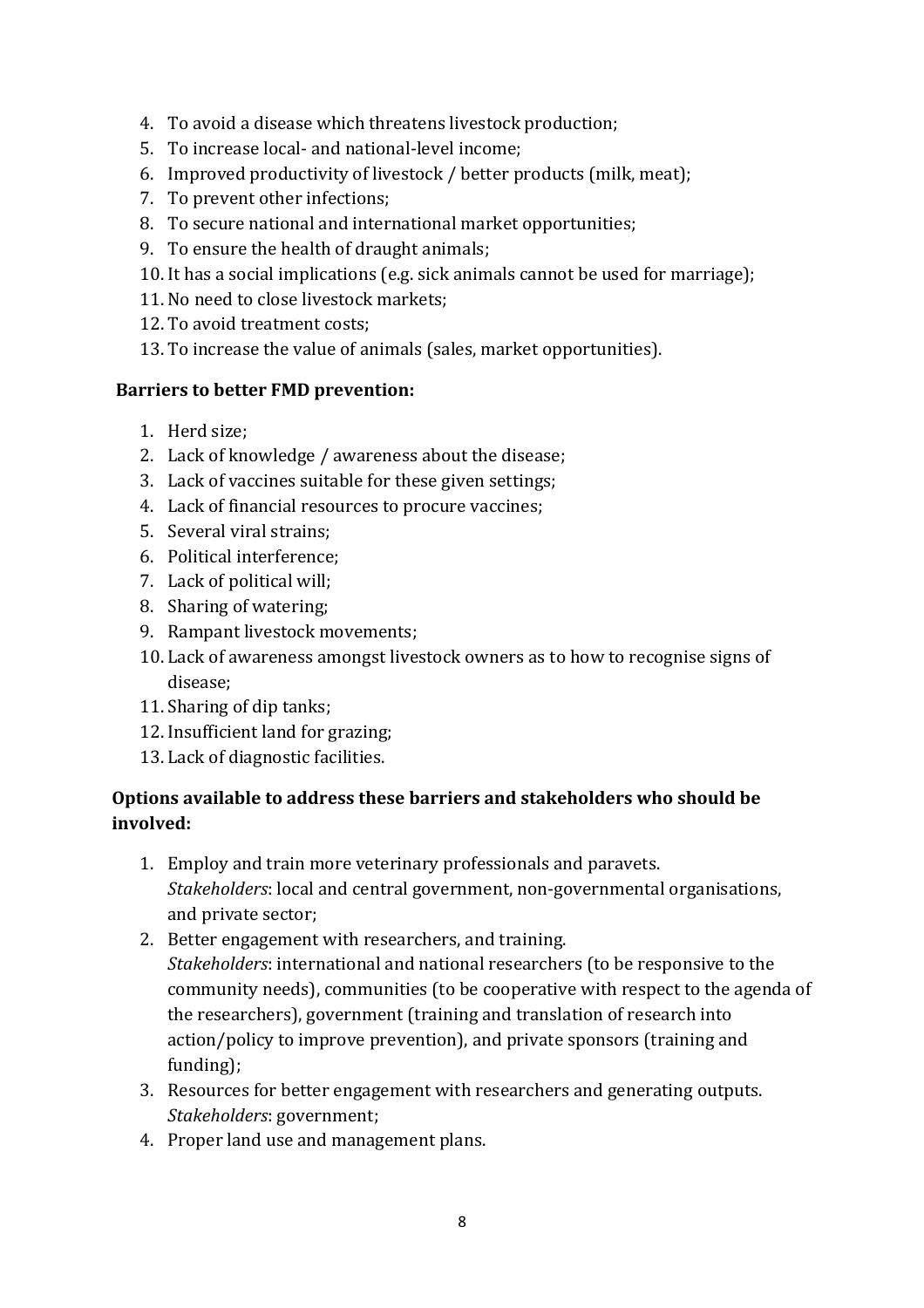*Stakeholders:* central government (financial issues), local government (land allocation), and communities (herd sizes);

- 5. Explore other sources of income (non-livestock related);
- 6. Ensure that politicians do not to interfere with professionals. *Stakeholders:* government, and politicians themselves;
- 7. Reduce corruption. *Stakeholders:* communities, and government (to strengthen corruption prevention unit);
- 8. Enforce the animal health act through developing / improving infrastructure (e.g. quarantine stations).

*Stakeholders*: government and donors to help support infrastructure;

- 9. Empower the District Executive Director to take responsibility for enforcing laws within the animal health act.
- 10. Vaccination.

*Stakeholders:* government and communities;

- 11. Improve infrastructure;
- 12. Re-establish veterinary scouts in under-staffed areas:
- 13. Improve communication despite decentralisation of veterinary services.

# **FMD REPORTING AND SURVEILLANCE**

### Approaches which are already available to the community:

- 1. Report to veterinary personnel any clinical signs consistent with FMD including foot / mouth lesions, lameness, lack of appetite, signs of salivation, reduction in milk yield, wounds on teats and abortions;
- 2. Report to the local administration at all levels;
- 3. Communicate outbreaks to the whole community and other owners using any forms of gathering;
- 4. Share information livestock owners to report to livestock field officers (LFOs) or local administration, or, in their absence, to the ward or the district veterinary officer;
- 5. Make resources available:
	- a. Phone credit to facilitate communication
	- b. Motivation / incentives to report;
- 6. Empower veterinary staff to diagnose the disease;
- 7. In each village identify personnel to whom to report;
- 8. Define a clear reporting / surveillance plan, including:
	- a. Understanding clinical signs by livestock owners
	- b. Early reporting to LFOs
	- c. LFOs to collect samples
	- d. Confirmatory testing
	- e. Inform the relevant authority
	- f. Feed-back to the livestock owners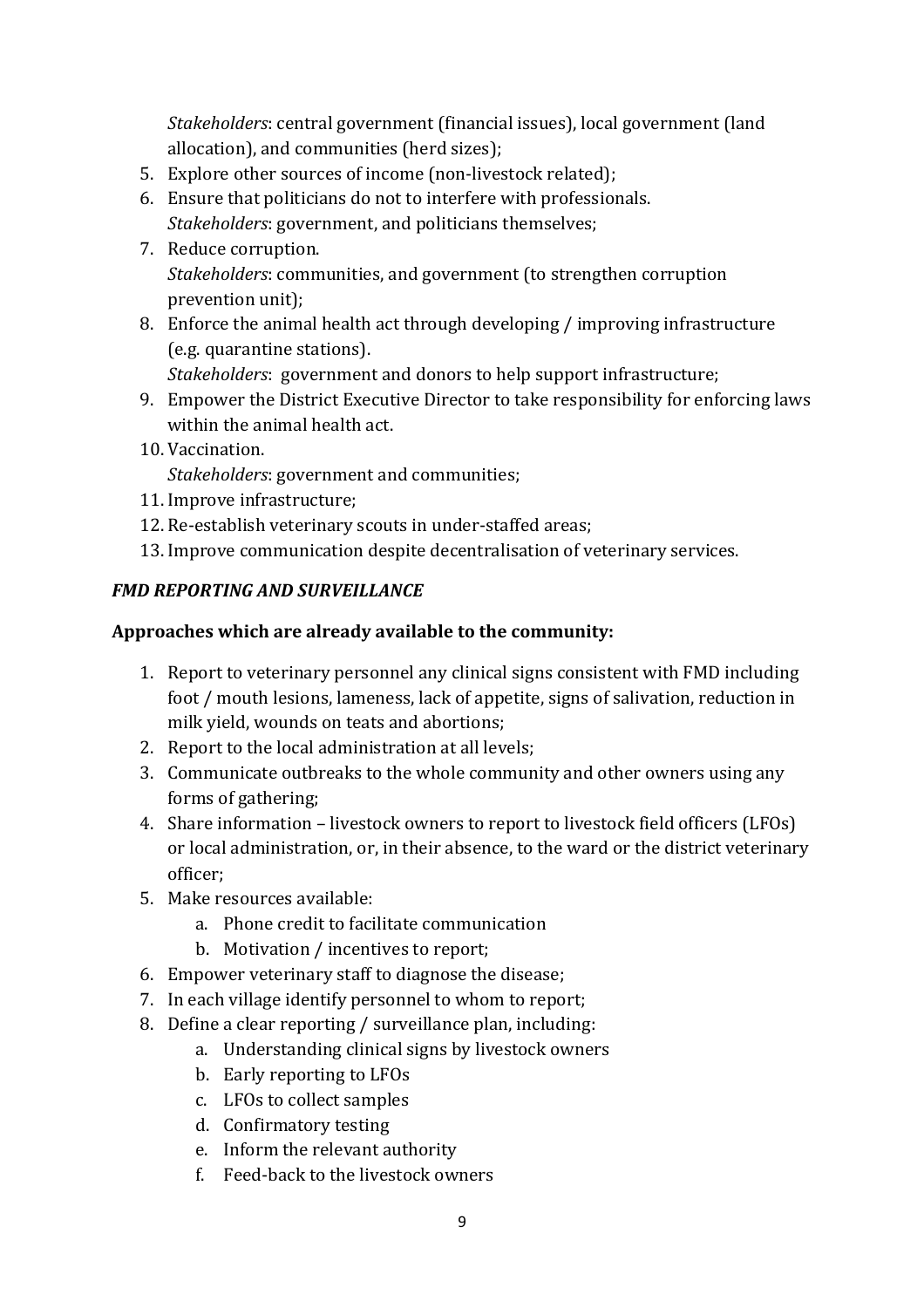9. Organise series of seminars or dissemination of information so that livestock owners know how not to spread the disease.

### **Incentives for FMD reporting:**

- 1. To understand the disease, its magnitude and patterns of outbreaks in any given setting;
- 2. To obtain advice from the LFOs and animal health specialists;
- 3. To avoid disease transmission;
- 4. To avoid losses due to mortality and low productivity (milk losses, crop production);
- 5. To avoid losses due to the burden associated with preventing the disease;
- 6. To protect local markets:
- 7. To avoid quarantine and movement restrictions;
- 8. To understand which viruses are responsible for the disease in this area and allow the identification of correct vaccines for prevention;
- 9. To develop the correct vaccination strategy.

### **Barriers to better FMD reporting:**

- 1. Insufficient number of livestock extension officers:
- 2. Insufficient training of and resources (e.g. office infrastructure, transport, consumables) for veterinary personnel;
- 3. Lack of knowledge amongst livestock owners;
- 4. Lack of diagnostic laboratories;
- 5. Weak chain of information and communication breakdowns between livestock owners and veterinary professionals;
- 6. Insufficient feedback to livestock owners by the researchers;
- 7. Most livestock owners do not see the need to report because they are used to living with the disease or believe that nothing can be done;
- 8. Lack of vaccines or a clear treatment plan;
- 9. Lack of reinforcement of veterinary laws.

# **Options available to address these barriers and stakeholders who should be involved:**

- 1. Increase knowledge and awareness of farmers about the disease. *Stakeholders:* government to educate the professionals (animal health workers) so that they can educate the farmers, professionals, and communities;
- 2. Better feedback from researchers on research findings facilitated by more direct communication mechanisms between researchers and communities (rather than through official channels, e.g. through district veterinary and central offices). *Stakeholders*:
	- a. Researchers This gives reassurance to the community regarding their involvement in devising solutions against this disease. Provision of